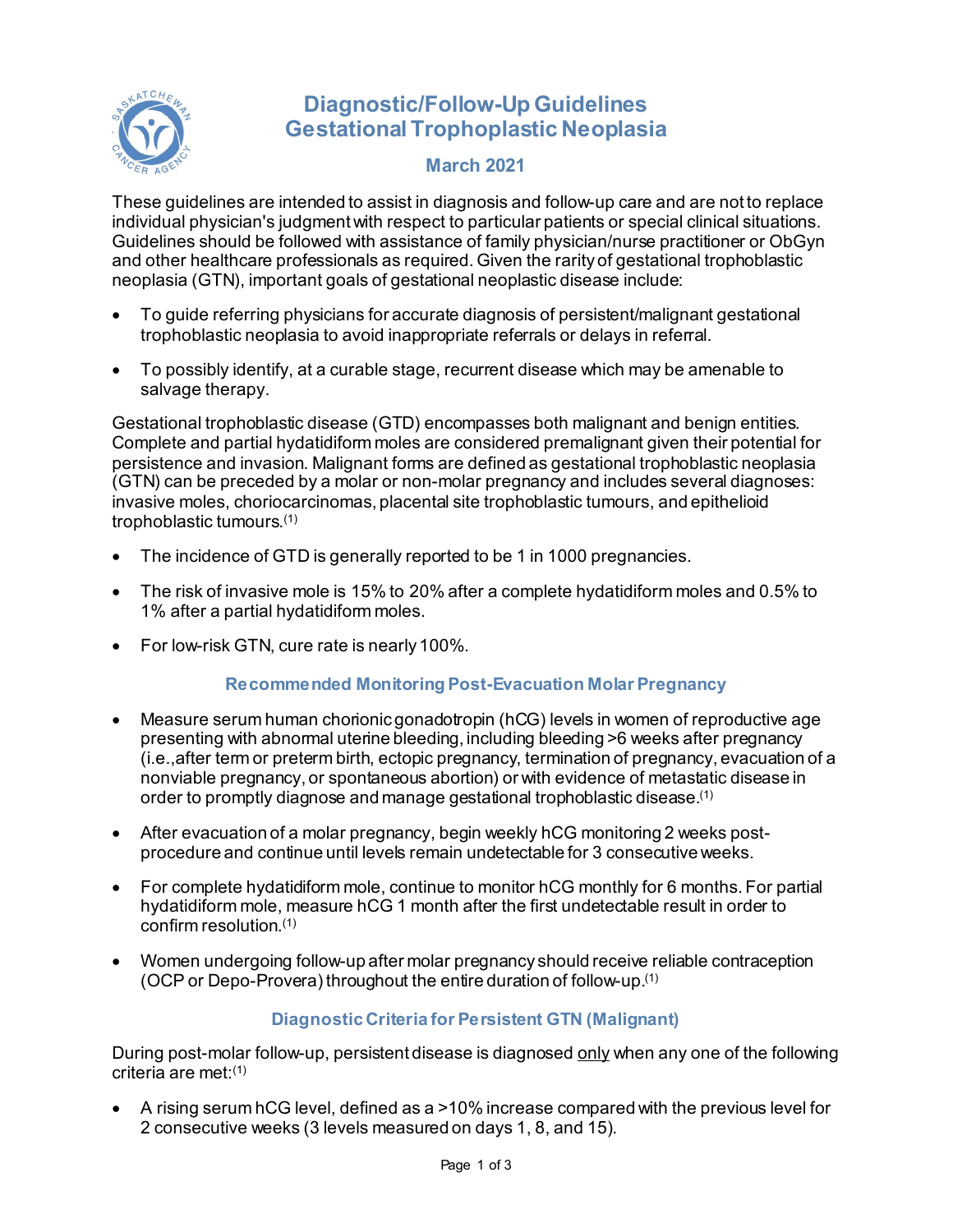- A plateau in serum hCG levels, defined as a <10% change/plateau compared with the previous level for 3 consecutive weeks (4 levels measured on days 1, 8, 15, and 22).
- A histologic diagnosis of choriocarcinoma (note: rebiopsy is not recommended).
- Evidence of metastatic disease.
- A serum hCG level ≥20 000 mIU/mL more than 4 weeks post-evacuation
- NOTE: The referral criterion of "elevated hCG 6 months after evacuation" is no longer listed. It appears to be safe to follow hCG levels beyond 6 months as long as the hCG level is declining.

### **Recommendations for Patients Diagnosed with Persistent GTN (Malignant)**

• Women diagnosed with gestational trophoblastic neoplasia should be promptly referred to a specialist in gynaecologic oncology for staging, risk scoring, and treatment.<sup>(1)</sup>

### **Follow-Up for Patients Post Treatment for Persistent GTN (Malignant)**

- Patients who were treated with single agent chemotherapy to be followed by gynecologic oncology until normal monthly beta HCG x 6 months.
- Patients who were treated with multi agent chemotherapy to be followed by gynecologic oncology until normal monthly beta HCG x 24 months.
- Pregnancy should be avoided until β-hCG levels have been normal for a minimum of six months up to one year (depending on risk score) following chemotherapy for gestational trophoblastic neoplasia; however, among patients who do conceive within 6-12 months of treatment, a favorable outcome is likely. (2)
- Women undergoing follow-up after all GTD/GTN should receive reliable contraception (OCP or Depo-Provera) throughout the entire duration of follow-up.
- For subsequent pregnancy in women with previous gestational trophoblastic neoplasia or recurrent molar pregnancy, follow-up in a subsequent pregnancy should include early ultrasound scan, close examination of the placenta with post-delivery hCG, and histologic examination of any nonviable pregnancy.(1)